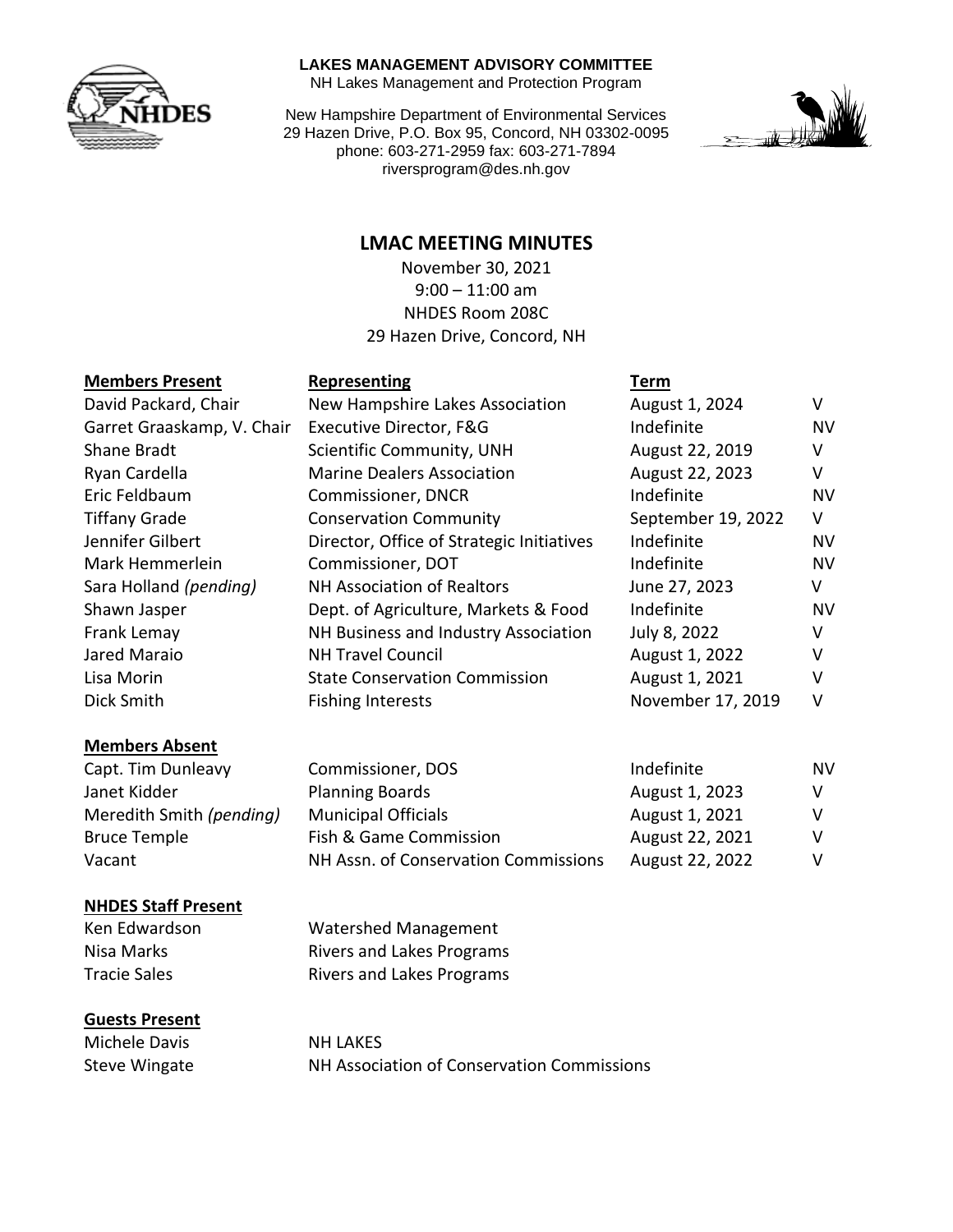#### **I. Welcome, Introductions and Brief Announcements**

Chair David Packard called the meeting to order at 9:00 am. Chair Packard conducted a roll call of LMAC members, invited any guests to introduce themselves, and welcomed all present.

- 1) Mark Sanborn, the new NHDES Asst. Commissioner, is native to NH and has a background in public policy. Most of his career has been at federal agencies, NHDOT, and the former Office of Strategic Initiatives. He brings interest in offshore wind and transportation policy. Allocating ARPA funds and other federal dollars are a priority for the administration.
- 2) Ryan Cardella, the new representative for the Marine Trades, is part of a family business with nine locations in New England that is trying to grow lake-related businesses. He is also on the board of the Lakes Region Tourism Assoc.
- 3) Nisa Marks, the new Rivers and Lakes Program Assistant, has a background in biology and politics and is on the board of NH Audubon. She lives in Henniker.
- 4) Sara Holland has been nominated to represent the New Hampshire Association of Realtors. She is their vice chair for policy and works to bring the perspective of property owners to the state legislature. She has been in New Hampshire for 40 years and resides in Plymouth.
- 5) Steve Wingate has been nominated by the New Hampshire Association of Conservation Commissions. He first summered on Lake Winnipesaukee in 1947 and inherited his family's property there. He is a retired forester with experience managing watersheds.

### **II. Lakes Contaminants Assessments**

1) **PFAS fish consumption advisories**: Ken Edwardson, Senior Scientist in the NHDES Watershed Management Bureau, presented the results of fish sampling done in 2020 to learn about the concentrations of 34 PFAS compounds in fish from southern New Hampshire waterbodies. Results were used to determine if there is cause for human health concern. Samples focused on small mouth bass and yellow perch, which are species likely to be consumed by recreational fishers. Sampled waterbodies were mostly in the southern tier of the state where there are known sources of PFAS. Highland and Armington lakes were used as controls. The PFAS compounds tested were those with reference levels for human health.

Most PFAS forms were nondetectable in sediments and nondetectable or at low levels in the water column at most lakes, meaning there is not concern for exposure by skin contact (swimming) or accidental ingestion. Ten PFAS compounds were detected in fish tissue. PFOA, PFNA, PFHxS levels were not high enough to generate human health concerns. However, PFOS was detected in every sample, consistent with findings elsewhere in the country. There were no clear differences between the two sampled species. Unlike mercury which builds up over time, there seems to be an equilibrium PFOS level in fish.

NHDES issued fish consumption advisories on Nov. 4 for five waterbodies where the maximum amount of fish deemed safe to eat due to PFAS was less than the amount deemed safe to eat because of mercury contamination.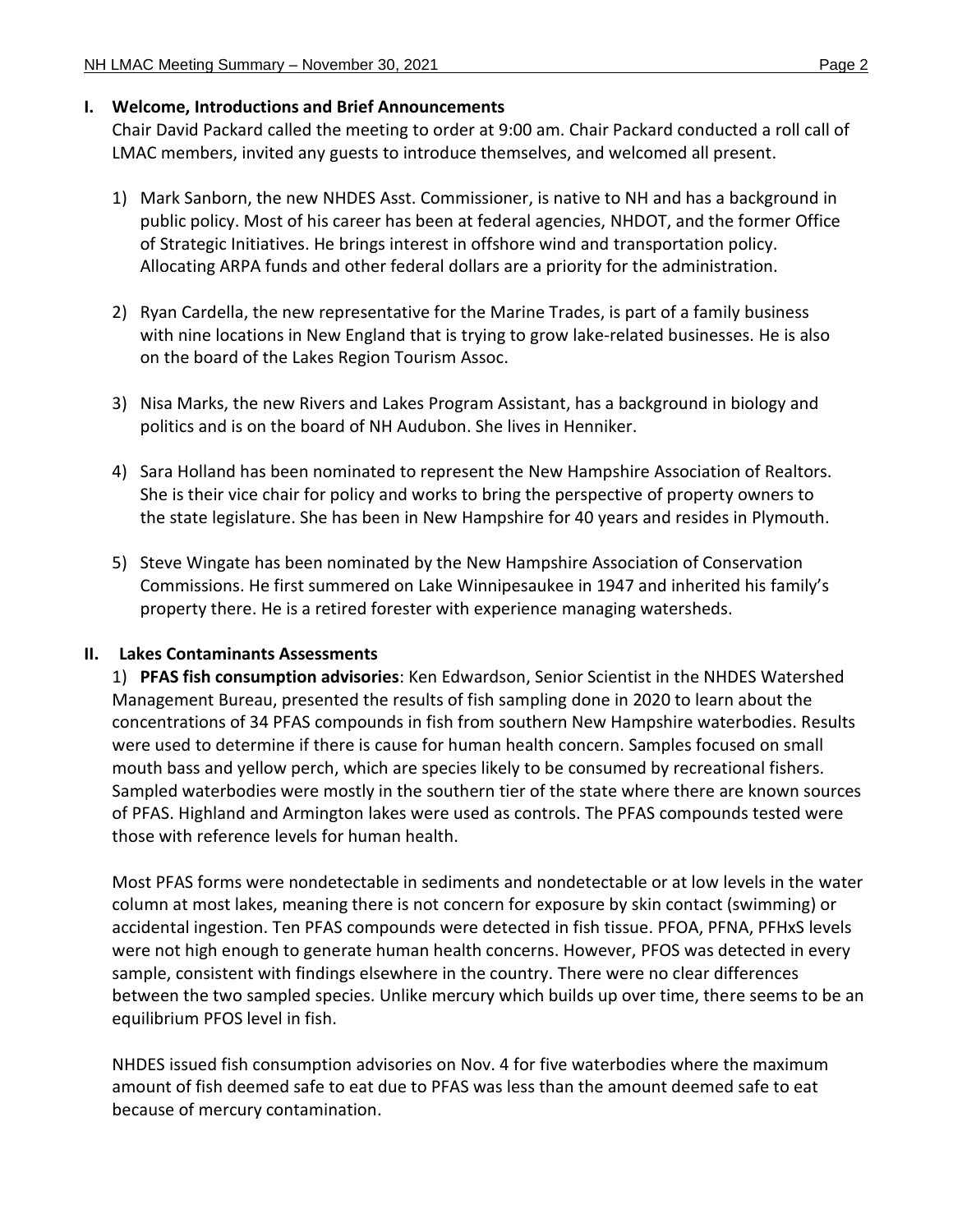The study did not analyze for other contaminants and represents a small sample size. Results are not generalizable to all NH lakes and more data are needed elsewhere in the state. There are still many unknowns about total PFAS load, and much is unknown about PFAS accumulation in humans. The NHDES report [on PFAS in fish tissue](https://www4.des.state.nh.us/nh-pfas-investigation/?p=1405) is available online.

Mark asked about the likely sources of PFOS, and about next steps. Ken described that there are many potential sources, from bathing suits to runoff. All new NPDES permits have quarterly PFAS sampling. Right now there are no surface water quality standards for PFAS. NHDES lacks staff to sample more broadly, but is looking for funding to sample more fish and are considering obtaining targeted fish samples from the public. Dave suggested coordinating with Fish and Game to get fish from fishing derbies.

2) **Loon egg monitoring: Squam Lake and beyond** - Tiffany Grade presented a summary of the Loon Preservation Committee's (LPC) statewide egg contaminants report, published last week. They tested for PFAS, PCBs, flame retardants and organochlorine pesticides in inviable loon eggs, which is expensive. To date they have tested 81 eggs from 24 lakes, with a majority coming from Squam Lake. All contaminants classes were present in all eggs tested. In more than 60% of eggs contaminants levels exceeded levels shown to have effects in other species; however, effects to loons are unknown. LPC found certain lakes had concerning levels of certain compounds: Squam (PCBs, flame retardants), Canobie and Arlington Mill (PFAS), and Francis and Merrymeeting (PCBs). The report includes recommendations for expanded contaminants testing in higher trophic level species. They hope the report will support advocating for NHDES funding to expand contaminants testing in higher trophic level wildlife. The report is available on LPC's [website.](https://loon.org/eggreport/)

# **III. Consent Agenda**

- 1) A motion made by Frank and seconded by Tiffany to accept the April 1, 2021 Draft LMAC Meeting Minutes passed by unanimous voice vote.
- 2) Tracie provided notice of Surplus Land Disposals not near any lake, following LMAC policy:
	- a) DOT SLR Concord Stickney Ave
	- b) DOT SLR Boscawen Railroad
	- c) DOT SLR Enfield RailTrail
	- d) CORD SLR 21-004 Campton-Thornton
	- e) DOT SLR Conway Eastman Road
- **IV. Surplus Land Review:** CORD SLR 21-003 Laconia. Tracie notified Dave of the project on May 25. He decided not to convene a meeting of the LMAC as the transfer would not affect lakes or access.
- **V. Elections of Chair and Co-chair**: Dave made the motion to reelect Dave as Chair and Garret as Vice Chair. No other nominations were forwarded. The motion passed by unanimous voice vote.
- **VI. Remote meeting status**: Tracie described that public bodies subject to the provisions of the Rightto-Know act must have an in-person quorum and can no longer meet remotely. Meetings must meet pre-COVID-19 requirements. Providing that an in-person quorum is met, additional voting members can join remotely by phone, if requested of staff in advance.
- **VII. Future agenda items**: Dave provided an introduction to several potential agenda items: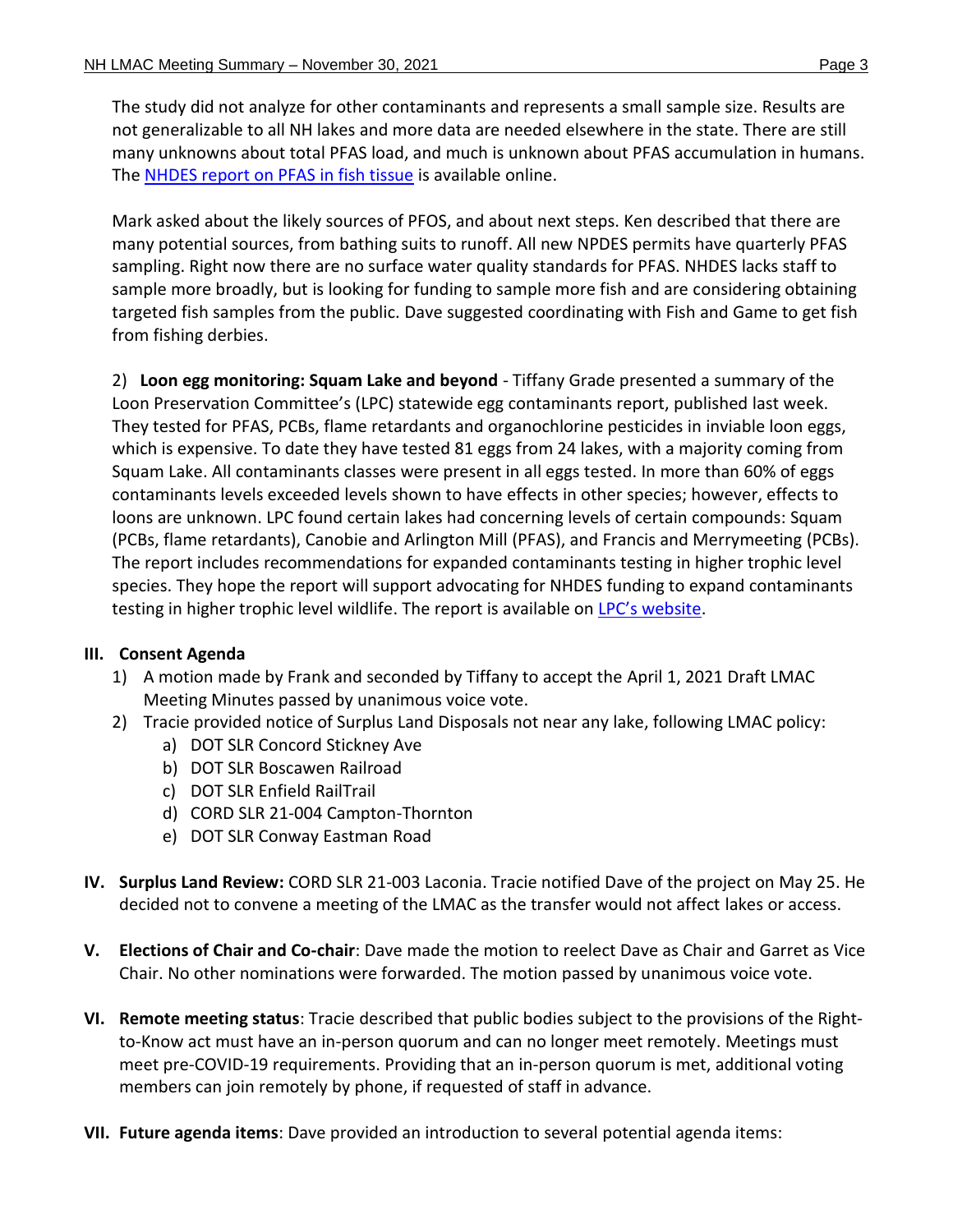- 1) **Public trust doctrine/public access**: Dave provided as a matter of information the public trust document adopted by the LMAC in 2010. Tracie described that it was developed by staff but that the appendix was never written because the lakes program budget was abolished in 2011. Tracie finds the document a useful reference for calls from public with concerns about public waterbodies without public access.
- 2) **Public access/Public Waters Access Advisory Board (PWAAB)** Garret described that Fish and Game has taken advisory information from PWAAB since 1993, when the statewide public boat access program was created. PWAAB was originally charged with studying access to lakes, which has been completed, and now looks at rivers and the 120 roads to public waters that were established by petition as access to lakes in 1930s-70s. PWAAB will also be looking at beach access. The Department of Natural and Cultural Resources has not opened a new state beach in 20+ years and Fish and Game has not purchased a property to expand boating access in nine years. The inventory of access points is stagnant and current sites are cumulatively over capacity for parking.

Lisa asked about lake carrying capacities for recreation. Garret responded that it has not been looked at systematically, though Connecticut has a way to assess capacity. Ryan referenced that emergency response is an issue with insufficient public access points.

- 3) **Drought/flood response** Dave expressed interest in getting a response from NHDES about what the state will be doing to address increased occurrence of droughts and floods. He would like to see a more strategic preparedness response rather than just emergency response. Jennifer is the state floodplain management coordinator and offered assistance.
- 4) **Other ideas from membership** Dave mentioned non-motorized boat registrations, which is the subject of a 2022 LSR. Dick mentioned that Fish and Game gets \$5 per boat, for total of half a million dollars, which is not sufficient to acquire or develop land for access. Garret clarified the \$5 is in statute, so does not account for inflation. Dick and Ryan mentioned that nonmotorized users still require public resources such as access or emergency rescue. Eric manages federal Land and Water Conservation Fund (LWCF) money for the state, which is a 50-50 match program for properties intended for public use.

# **VIII. Lake-related Legislation**

- 1) Present and Discuss 2021 Legislative Outcomes: Dave gave an overview of the outcomes for each bill the LMAC took a position on in 2021, available in the linked spreadsheet.
- 2) Present and Discuss 2022 LSRs and bills: Dave postponed voting on legislation until January, and asked Nisa to give an overview of each bill for which there was language available: HB1014, HB1042, HB1066, HB1071, HB1073, HB1167, HB1220, and HB1227. Members provided additional comments on several of those:
	- HB1066: Shane commented that there is not a national strategy on cyanobacteria, meaning activity is largely state by state or town by town, and that having a coordinated approach, as proposed in this bill, would greatly help.
	- HB1071: Ryan said that Marine Trades Association supports the 250' from shore requirement for wakesurfing.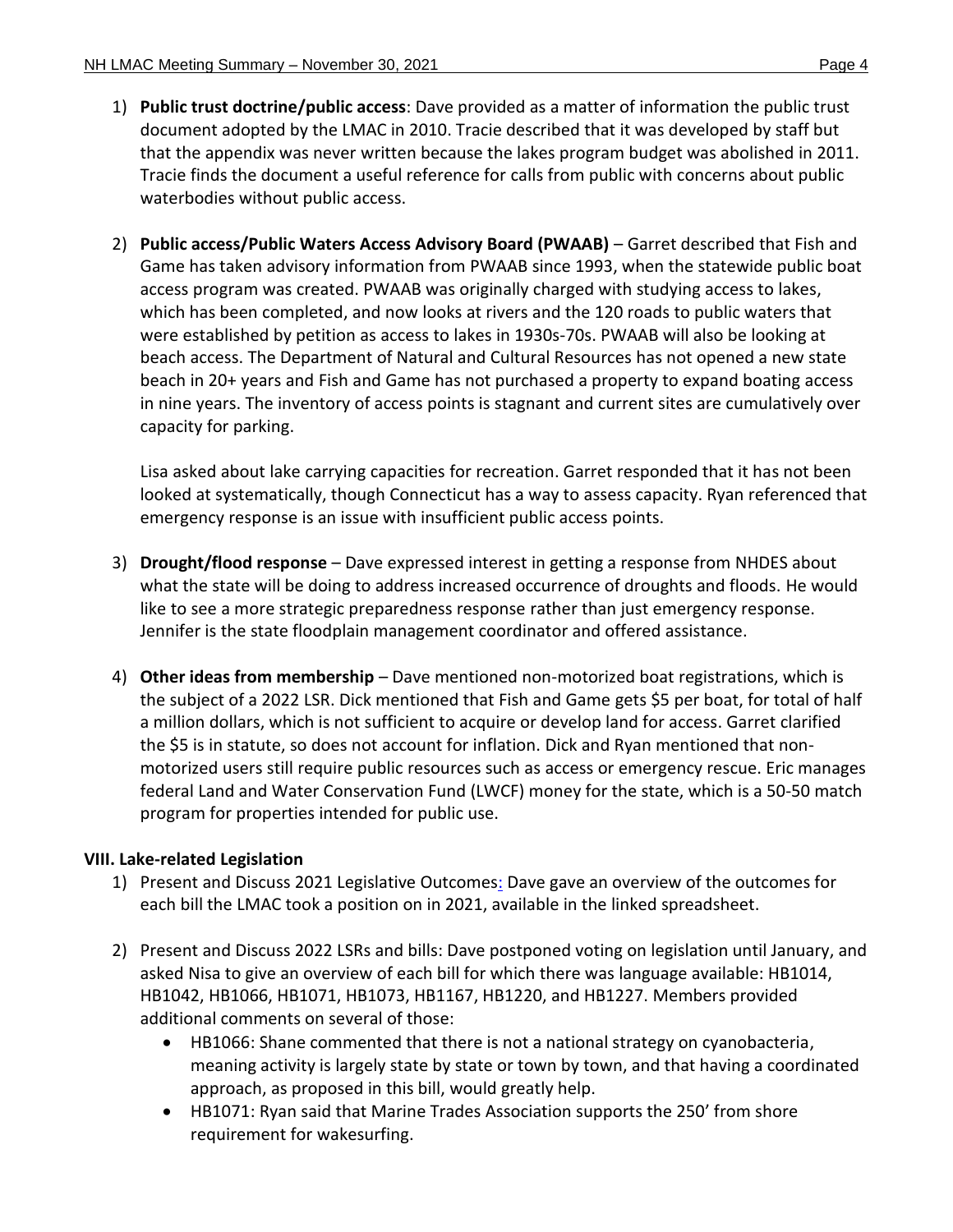- HB1167 (PFAS): Mark expressed concern about legislating water quality standards. Tracie said NHDES generally prefers legislation that enables rulemaking.
- HB1227 (prime wetlands): Mark explained DOT's reasons for seeking an exclusion from prime wetlands for DOT rights of way. He said that the 1990 tax maps that towns use to designated prime wetlands are often incorrect and that DOT feels there is a sovereign immunity issue when towns dictate to state and federal transportation authorities.

Members discussed several LSRs where they had additional information:

- LSR 2033 (speed limits on Lake Winnipesaukee): Lisa described that it was unclear if the issues were generally felt in all areas of Lake Winnipesaukee. Ryan said that the Marine Trades generally support having speed limits at night. They hope the legislation would allow them to resume fishing tournaments and the use of racing boats. Dick described a conversation with Tim Dunleavy where Tim said that speed limits have not made a difference in safety statistics but is costly for marine patrol in training and obtaining radar units. Lisa expressed that many of the environmental organizations and lake associations are concerned primarily about erosion, turbidity, sedimentation and having a source of funding for repairing damage from larger wakes. Ryan pointed out that spending is going to enforcement, rather than these other issues.
- LSR2206 (non-motorized boat donations): Garret mentioned that the Fish and Game Department is working with Rep. Goley on the bill's language.
- LSR2473: Tracie described that Big and Little Pea Porridge Ponds are connected. Little Pea Porridge Pond is downstream and has a dam, which affects lake levels in Big Pea Porridge Pond. Residents on Big Pea Porridge Pond are seeking more control over water levels. The dam would not be a state dam.
- LSR 2705: Tracie described the bill would add the Manchester segment of the Merrimack River into the Rivers Management and Protection Program. The bill bypasses the public and grassroots processes currently required in statute.
- LSR 2912: Eric said that the LSR title has changed to focus on broadband infrastructure funding. The group decided to remove the bill as not relevant.
- LSR 3093: Tracie said staff was tracking this LSR in case it relates to surplus land disposals. Nothing further is known about it at this time.

Staff are tracking additional LSRs of potential interest, but about which nothing is known at this time: 2494, 2822, 2884, 3050, 3056, 3101. Dave asked members to forward to staff any other bills or LSRs that their organizations are tracking.

3) Present and Discuss Draft Revised LMAC Standing Legislative Positions: Dave presented a draft of revisions to the LMAC's standing positions, which enable the chair and vice chair to prepare testimony without calling a meeting to discuss it.

Ryan Cardella motioned to accept the revised Standing Legislative Positions as presented. Second by Frank Lemay. Dave Packard invited discussion.

Tracie presented a technical correction that RSA 483-A created the LMPP and recommended striking the reference to section 6. Dave accepted the recommendation.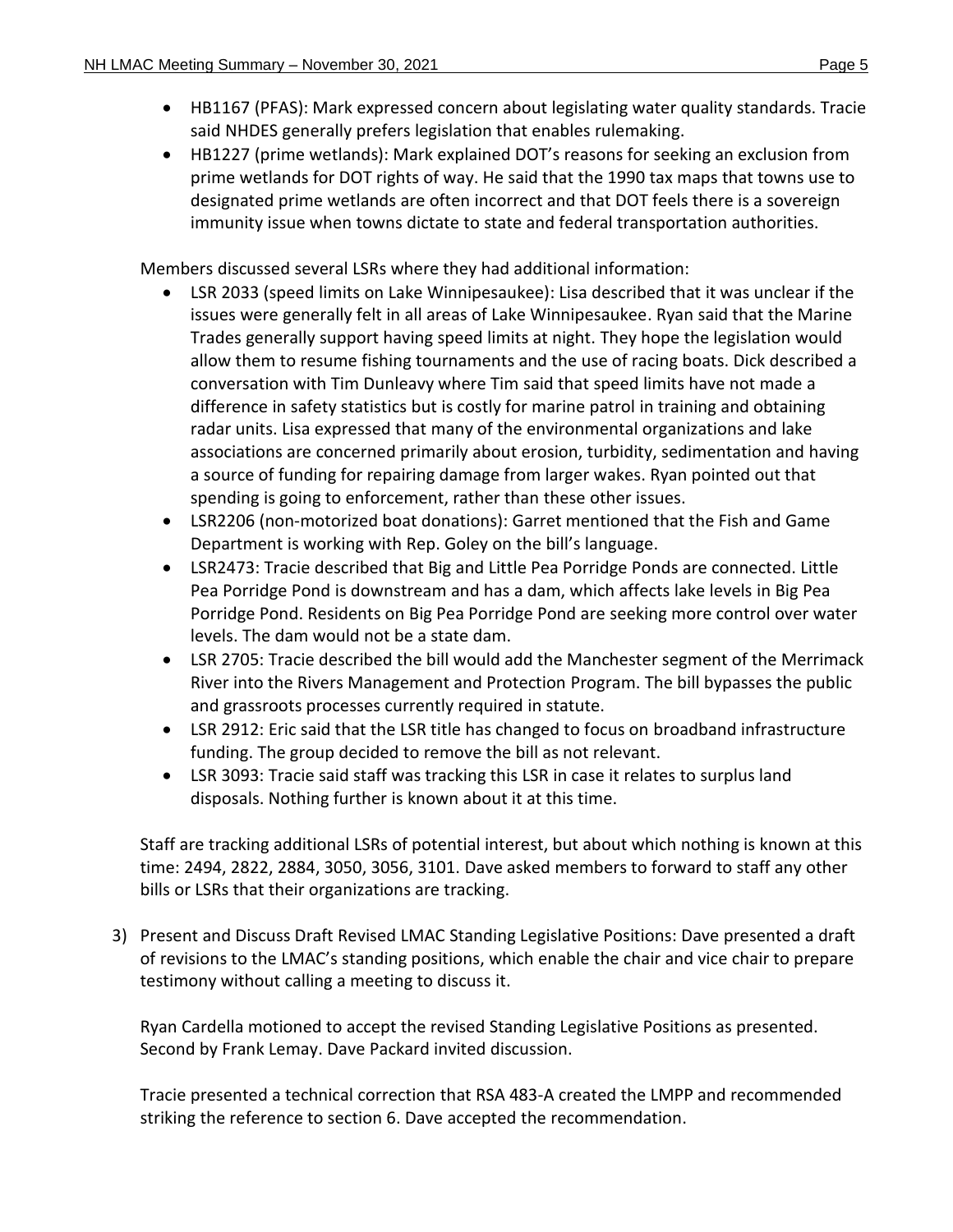Tracie expressed concern that the bullet enabling the subcommittee to act on bills that support the "uses and values that lakes provide" is too broad, because the members of LMAC provide diverse perspectives about what protects those values. Dave asked for all in favor of keeping the language. The body voted unanimously to strike the language.

Tracie commented that the two bullets supporting enforcement do not make sense, because bills define the statute and rules, not enforce them. The committee discussed several possible revisions. Garret suggested adding "existing" between state and surface water, as a way to set a benchmark that the body agrees on. Dave suggested removing "enforcement of" and add "existing" in both bullets. The body voted unanimously to make those changes.

To the bullet referencing supporting bills that "improve water quality," Tracie suggested adding "in lakes." Lisa and Shane described technical difficulties is defining the boundaries of that. Dave suggested that rivers issues affect lakes and so did not see the need to add the language. Garret said there hasn't been problems so far with existing standing positions without the language. Dave asked for a vote in favor of maintaining the current proposed language, without addition of "lakes." The body voted unanimously in support.

Dave asked for a vote to adopt the revised standing positions, including the changes supported above. The body voted unanimously in support.

4) Present and Discuss Draft Revised LMAC Policy and Legislation Subcommittee: Dave described key changes in the document, and opened the floor to discussion.

The document references posting legislative testimonies on the LMAC forum. Tracie described that the LMAC forum will be taken down at some point because of a decision by DoIT, and that this document would have to be altered, since there will no longer be a forum site. Staff does not yet know how the replacement will work. Dave elected to keep the language.

Tracie recommended changing the maximum number of voting subcommittee members from six to five in order to avoid triggering quorum. No opposition to that change was expressed.

Tiffany mentioned a technical correction that RSA 483-A created the LMPP and recommended striking the reference to section 6.

Dick Smith moved to accept with the changes in the number of voting members and the statutory reference. Ryan Cardella seconded the motion, which passed unanimously.

# **IX. LMPP Updates**

1) Nippo Lake Management for Control of Cyanobacteria: Tracie said that the aluminum treatment presented at the LMAC's April meeting happened as described. The pH stayed within water quality standards during treatment. Aluminum concentrations exceeded chronic standards during treatment but dropped quickly and met water quality standards by mid-July. Aluminum concentrations never exceeded the acute standard. Water clarity historically was 4 - 5', with less during blooms. Clarity has dramatically improved and is in the top  $90<sup>th</sup>$  percentile for all New Hampshire lakes. In response to a question from Shane, Tracie did not know if other lakes in the area had improved secchi disk depths at the same time as those observed in Nippo.